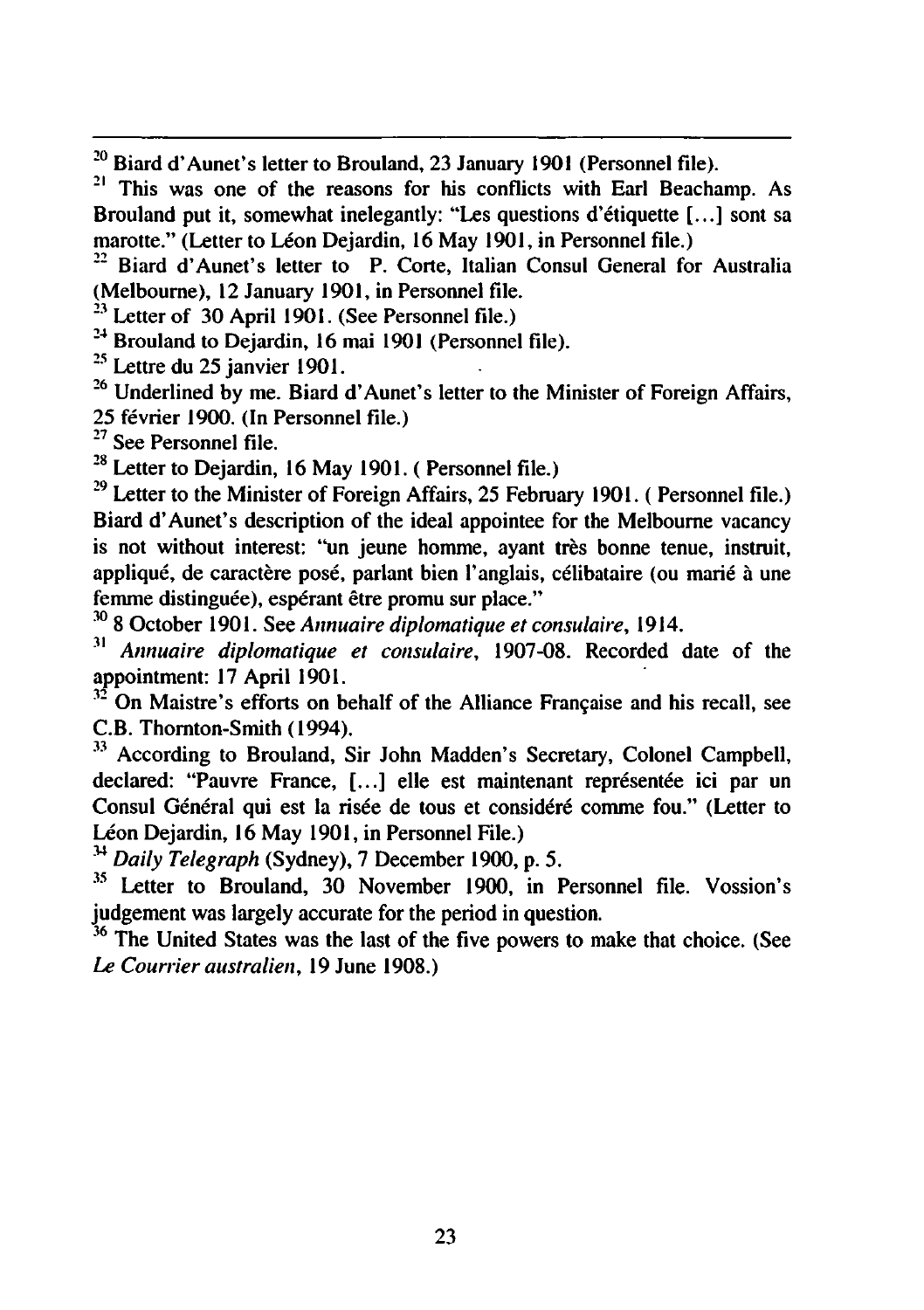# BUVETTES AND CHIKO ROLLS: 'AUSTRALIANNESS IN TRANSLATED CHILDREN'S FICTION

Paper delivered by Helen T Frank\* To the Post-Graduate Research Semunar Department of French and Italian Studies University of Melbourne Parkville, Victoria 3052 Australia

This work has been supported by a scholarship awarded to the author by the University of Melbourne.

### ABSTRACT

French selections of twentieth century Australian children's fiction reveal total of one hundred works translated into French, with only three works translated before 1950 and the majority translated in the 1980s and 1990s. The most popular authors in translation are Colin Thiele, Morris Gleitzman, Ivan Southall, Paul Jennings, Mary Patchett and Joan Phipson. The most translated categories of Australian fiction into French are adventure, humour, mystery suspense, and animal stories. The most popular themes in translation are survival, friendship, family relationships, nature and environment, and childanimal relationships, with the majority of works set in rural Australia. French selections reflect a gradual movement away from place-dominant fiction to narrative-dominant fiction, and there is no evidence in French title translations to suggest that translators deliberately change titles to reflect Australian elements. The translating strategies employed, or tendencies exhibited, by French translators of Australian children's works in negotiating cultural and linguistic features of the Australianness of the text show evidence of a concern with the portrayal of the exotic, rather than with Australianness.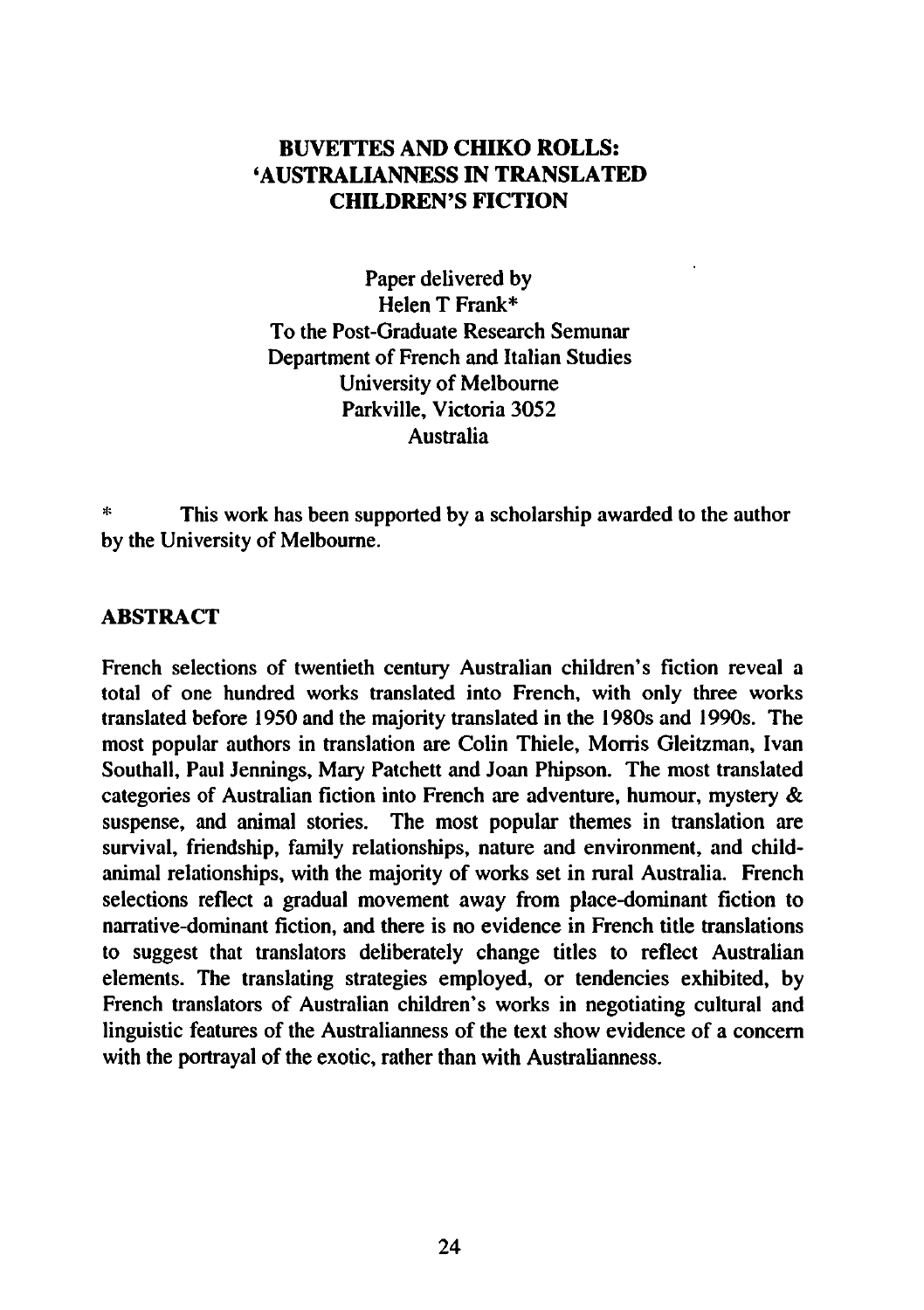One of the ironies of translation is that translated works remain invisible to the readers of the original works. The act of translating is a process of bringing another culture, a new world towards the reader. Translation involves recodification, transfer of meaning, and tailoring of the text for the specific needs of the target audience. Norst (1989) suggests that the object of translating for children is to make the narrative and the paedagogical message more accessible to the child reader. In children's literature, and particularly in the translation of children's literature, there is a systematic tendency to compensate more for the fact that the reader is a child, with a tendency to explication ensuing on the part of the author and translator as they put themselves in the place of the child reader. A didactic tendency is often evident in children's books and this tendency may be more evident in translations of children's books due to differences in cultural ideology.

When children read fiction in translation they do not choose books because they are translations, nor do they necessarily know that the book is a translation; they choose a book because they like the author or the category of writing. Australian children's books enjoy an excellent reputation overseas, and many Australian children's books have been selected for translation into variety of languages, particularly the Germanic and Scandinavian languages. This article deals with issues concerning the French selections of twentiethcentury Australian children's books, the differences in the contextual thrust and generic expectation of original and translated titles, and the representative tendencies of French translators in negotiating the Australianness of the original texts.

In order to understand the specific selections of Australian children's books made by the French, it is important to have some background on the history of Australian children's literature in the nineteenth-century settler colony. Books for children in the Australian colonies from the 1830s to 1890s were predominantly written and produced in England, with colonial Australia portrayed as the place of outback adventure and pioneering. English writers enjoyed the opportunity to present improbable adventures of life in the exotic Australian bush, with plots of bushfire, drought, flood, discovery of gold, bushrangers, convicts and Aboriginals (Niall, 1984), and with Australian fauna encountered at almost every turn. These books had a strong moralizing tone and were intent on instructing the young.

The significant change in books for children in Australia came in the 1890s, when Australian-born writers began to write stories for children. These books were less didactic in intent, and more child-oriented in content. Twentiethcentury Australian writing for children consisted predominantly of family,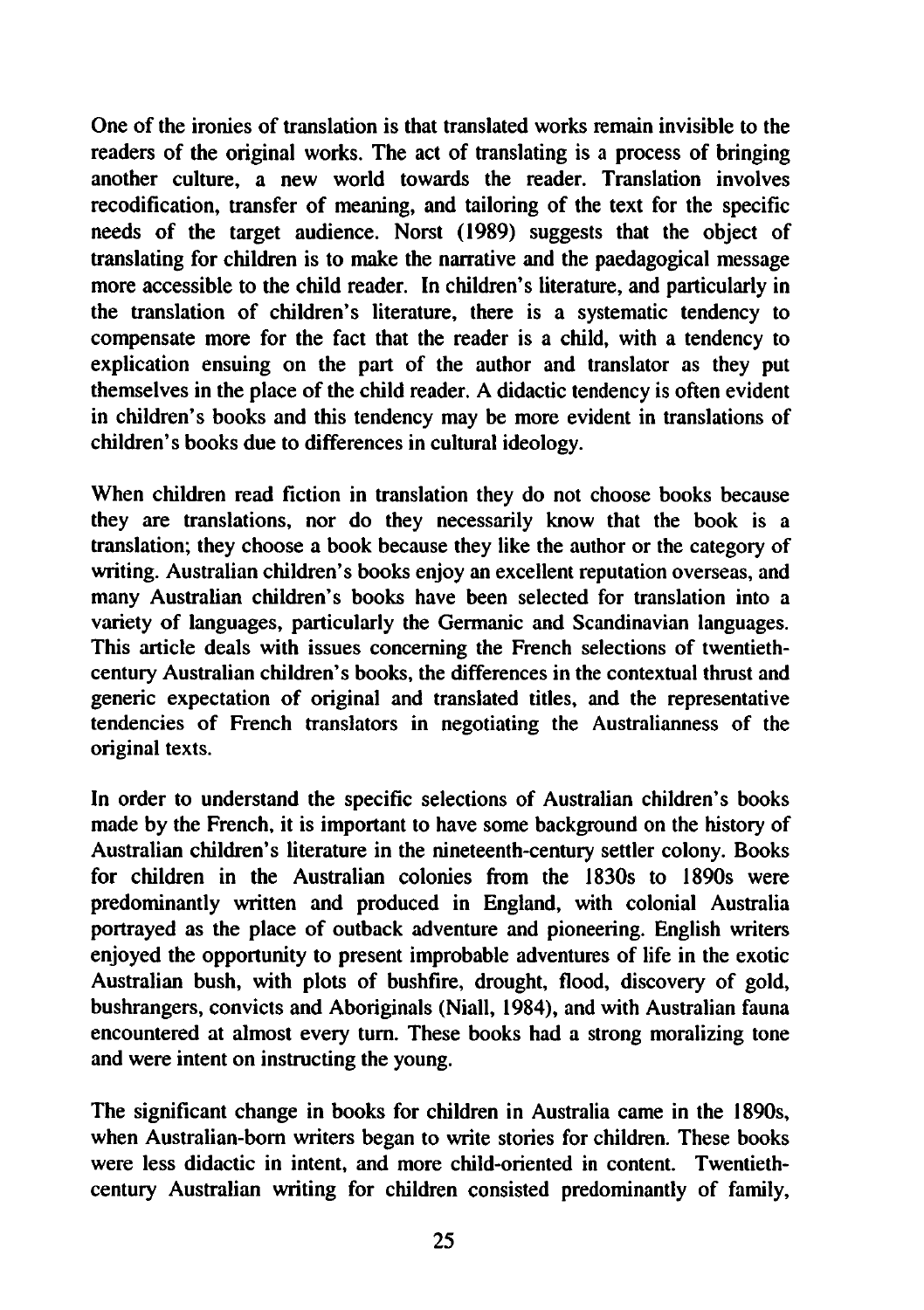pioneering, adventure, animal, school and bush fantasy in the first fifty years, and adventure, animal stories, fantasy, realistic stories, mystery and suspense, and humour in the last fifty years (Niall, 1984; Saxby, 1993; White 1992, 1993). Book production figures for the field of children's literature in Australia show that the category "juvenile" has outnumbered all other categories of publishing in Australia for many years. Saxby notes that more children's books have been published in Australia in the period 1970-1999 than in the entire period from 1841 to 1970.

# FDENCH SELECTIONS

| 1991-99      | <b>Humour (15): 1992/1987 (Flanagan);</b>               | 44  |
|--------------|---------------------------------------------------------|-----|
|              | 1992/1988 (Shrapnel); 1998/1995 (Carey);                |     |
|              | 1998/1991 (Gleitzman), 1998/1991 (Gleitzman),           |     |
|              | 1998/1992 (Gleitzman), 1998/1993 (Gleitzman),           |     |
|              | 1998/1994 (Gleitzman), 1998/1996 (Gleitzman);           |     |
|              | 1998/1994 & 1995 (Jennings)*, 1998/1996 &               |     |
|              | 1997 (Jennings)*; 1999/1996 (Gleitzman);                |     |
|              | 1999/1997 (Gleitzman & Jennings)**;                     |     |
|              | <b>Mystery &amp; Suspense (13): 1991/1988 (Thiele);</b> |     |
|              | 1998/1995 (Starke); 1998/1995 (Nilsson);                |     |
|              | 1998/1996 (Crew); 1998/1996 (Measday);                  |     |
|              | 1998/1996 (Moloney); 1998/1996 (O'Hara);                |     |
|              | 1998/1996 (Paulsen); 1998/1996 (Harlen);                |     |
|              | 1999/1996 (Carmody); 1998/1996; (Nilsson);              |     |
|              | 1998/1997 (Condon); 1998/1997 (Lindquist);              |     |
|              | <b>Adventure (5): 1991/1985 (Brinsmead):</b>            |     |
|              | 1991/1985 (Baillie); 1993/1990 (Oswald);                |     |
|              | 1993/1988 (Thiele); 1994/1986 (Baillie);                |     |
|              | <b>Realistic (4): 1991/1985 (Phipson): 1993/1987</b>    |     |
|              | (Marsden); 1995/1993 (French, J); 1998/1991             |     |
|              | (Marsden):                                              |     |
|              | <b>Fantasy Adventure (3): 1997/1997 (Nix);</b>          |     |
|              | 1997/1993 (Rodda), 1998/1994 (Rodda);                   |     |
|              | <b>Science Fiction (2): 1998/1995 (French, J):</b>      |     |
|              | 1999/1985 (Klein);                                      |     |
|              | <b>Family (1): 1993/1991 (Baillie);</b>                 |     |
|              | <b>Historical (1): 1993/1992 (Hathorn);</b>             |     |
| <b>TOTAL</b> | 100                                                     | 100 |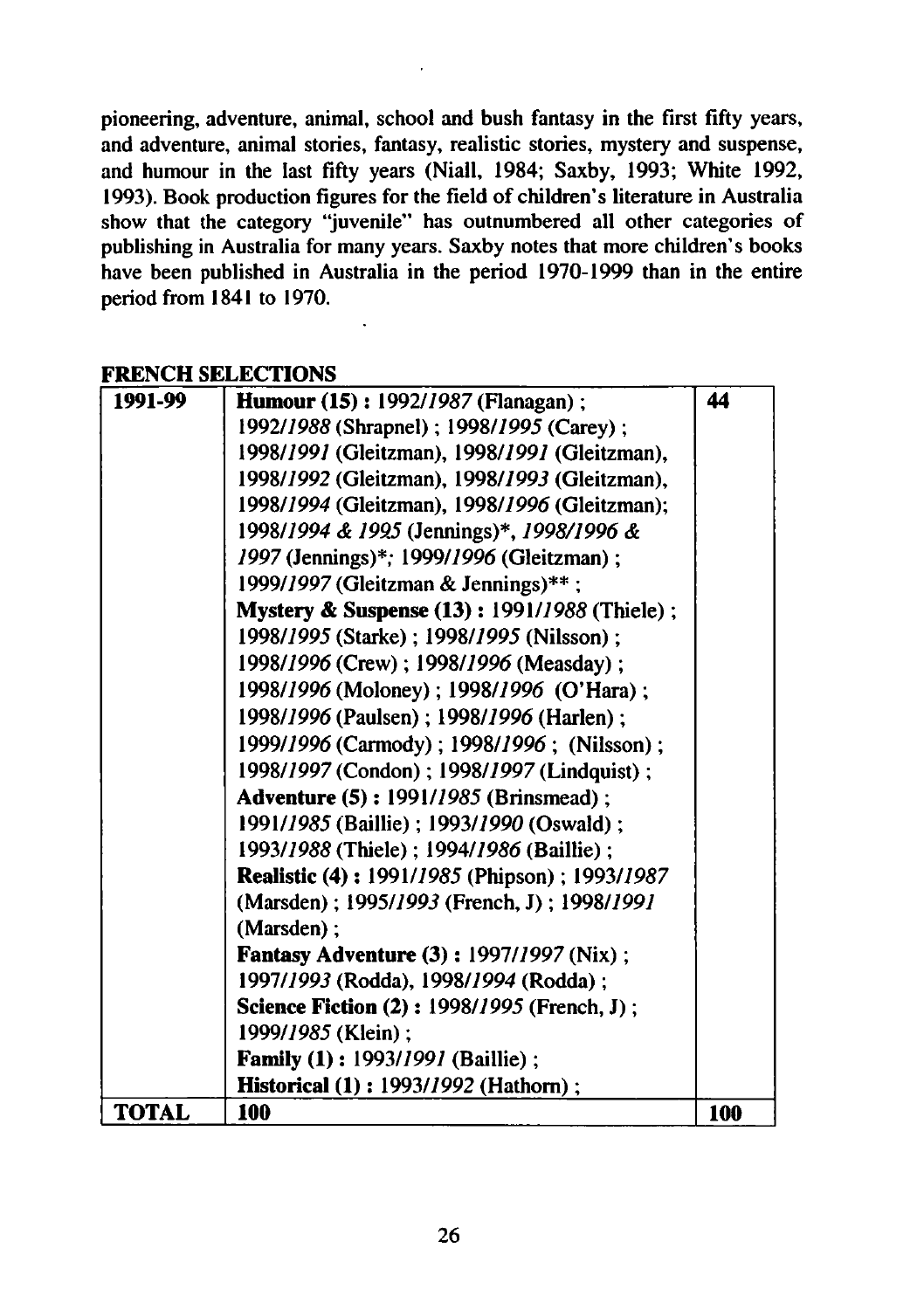The French translations of Jennings books combine two titles per volume. For statistical purposes, the translations are counted as two works.

\*\* Gleitzman and Jennings are joint authors on one book. For statistical purposes, the book is counted as one title, but each author receives credit for the title in author tables.

The categories of Australian children's fiction selected by the French for translation are adventure (24 works), humour (18), mystery  $\&$  suspense (16), animal stories (13), family stories (7), realistic stories (7), historical (6), science fiction (4), fantasy adventure (3), and fantasy (2). Eight Australian works with publication dates between 1899 and 1950 were selected for French translation, but only three were actually published in France between 1900 and 1950, with the majority of works translated in the 1950s (13 works), 1980s (25 works) and 1990s (44 works). It is worth noting that the periods of significant increase in French translations of Australian works, the 1980s and 1990s, were the decades of international exchange in the world of children's books, and together account for over two-thirds of the total number of French translations of Australian works. It is significant that no title has been translated more than once. Forty-eight translators and 15 publishers account for the 100 translations, with Castor Poche Flammarion and Hachette Jeunesse publishing the majority of translations.

| <b>AUTHOR</b>           | <b>NUMBER OF</b><br><b>FRENCH</b><br><b>TRANSLATIONS</b> | <b>PREDOMINANT</b><br><b>CATEGORY IN</b><br><b>TRANSLATION</b> |
|-------------------------|----------------------------------------------------------|----------------------------------------------------------------|
| <b>Colin Thiele</b>     | 10                                                       | adventure                                                      |
| <b>Morris Gleitzman</b> | $8*$                                                     | humour                                                         |
| <b>Mary Patchett</b>    | 6                                                        | animal stories                                                 |
| <b>Ivan Southall</b>    | 5                                                        | adventure                                                      |
| <b>Paul Jennings</b>    | 5*                                                       | humour                                                         |
| <b>Joan Phipson</b>     | 4                                                        | adventure                                                      |
| <b>Allan Baillie</b>    | 3                                                        | adventure                                                      |
| Max Dann                | 3                                                        | humour                                                         |

Table 2 Most Translated Australian Children's Authors into French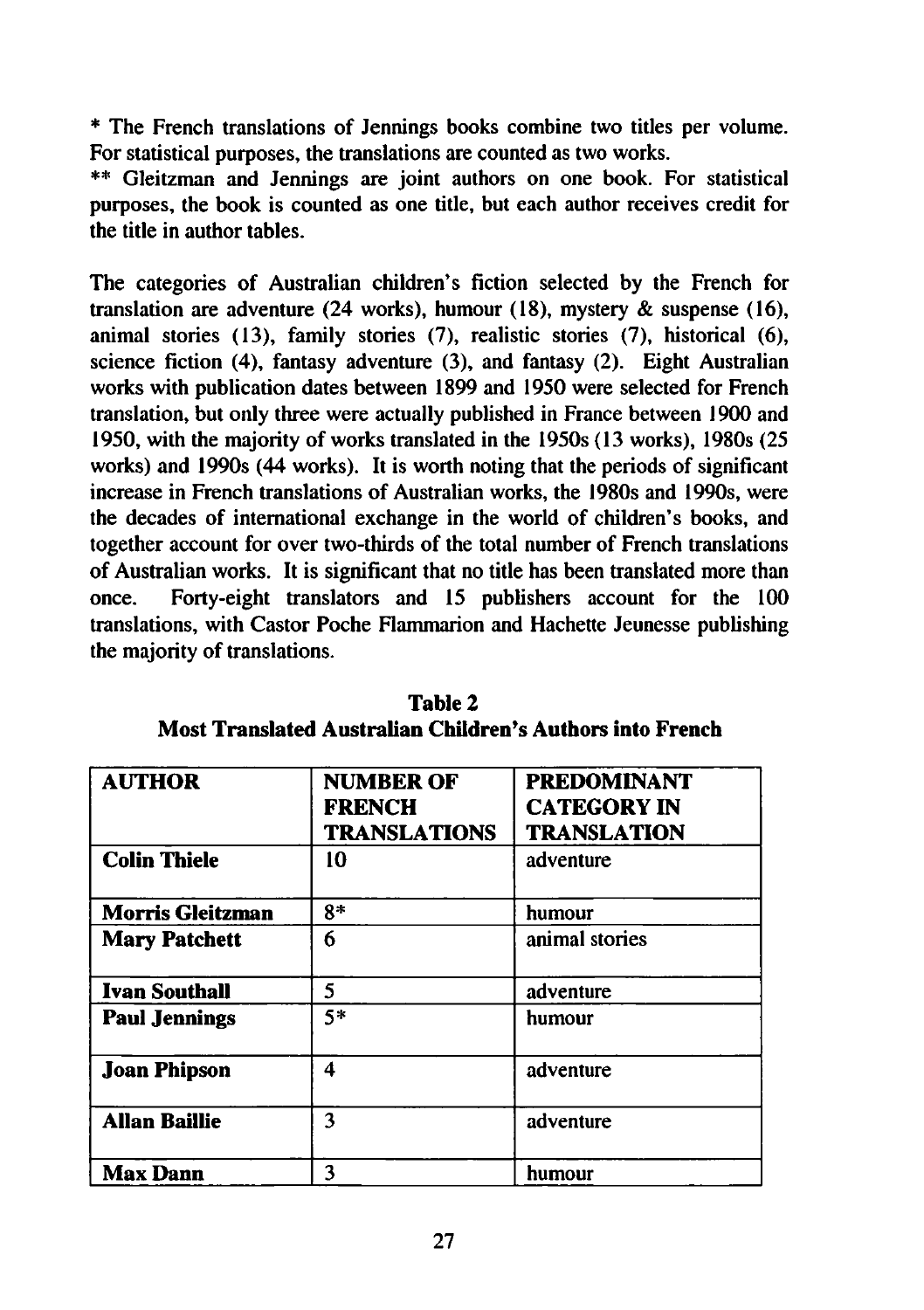| <b>Eleanor Nilsson</b> | mystery & suspense |
|------------------------|--------------------|
| <b>Emily Rodda</b>     | fantasy adventure  |

All other authors with either two titles (9 authors) or one title (33 authors). 22 female authors account for 39 titles, and 30 male authors for 61 titles.

Gleitzman and Jennings are joint authors on one book for which they have each been credited with the work.

The most popular authors in translation are Colin Thiele, Morris Gleitzman, Ivan Southall, Paul Jennings, Mary Patchett and Joan Phipson. A tendency exists with French publishers for the same translators to be chosen to translate multiple works by the same author. Significant exceptions to this tendency are Thiele (1 publisher, 4 translators, 10 works), Patchett (4 publishers, 6 translators, 6 works), Southall (3 publishers, 4 translators, 5 works), J. French  $(1$  publisher,  $2$  translators,  $2$  works) and Lamond  $(1$  publisher,  $2$  translators,  $2$ works). Fifteen of the 48 translators are also authors in their own right, with seven of this fifteen writing only children's books, or a combination of books for children and for adults, and the remaining eight translators writing for adults.

Until the 1980s the French have selected works with a strong Australian setting and that portray many features of the Australian culture, with themes of survival, friendship, nature and environment, conflict, and child-animal relationships. There is evidence of the notion of the text writing itself through the landscape in the works by Thiele, Southall, Patchett, Power, Lamond, Downie, Pedley, Clark, Brinsmead and Chauncy, all writers of Australian rural novels. However, since the 1980s the French have selected very few works of this type, a trend that reflects a reduction of interest in the exoticism of Australia, possibly due to factors such as globalization, the proliferation of images, and the reduced output of these works by Australian authors, with French selections instead showing a preference for idea-based books exhibiting narrative skill. Therefore, there has been an increase in the quantity of selections in the last twenty years, but a decrease in the Australianness of the selected works.

There is also evidence within the selections made per decade that the French have selected specific authors who represent a category, such as Max Dann, Morris Gleitzman and Paul Jennings for the category 'humour', Mary Patchett for 'animal stories', Colin Thiele for 'adventure', or specific series that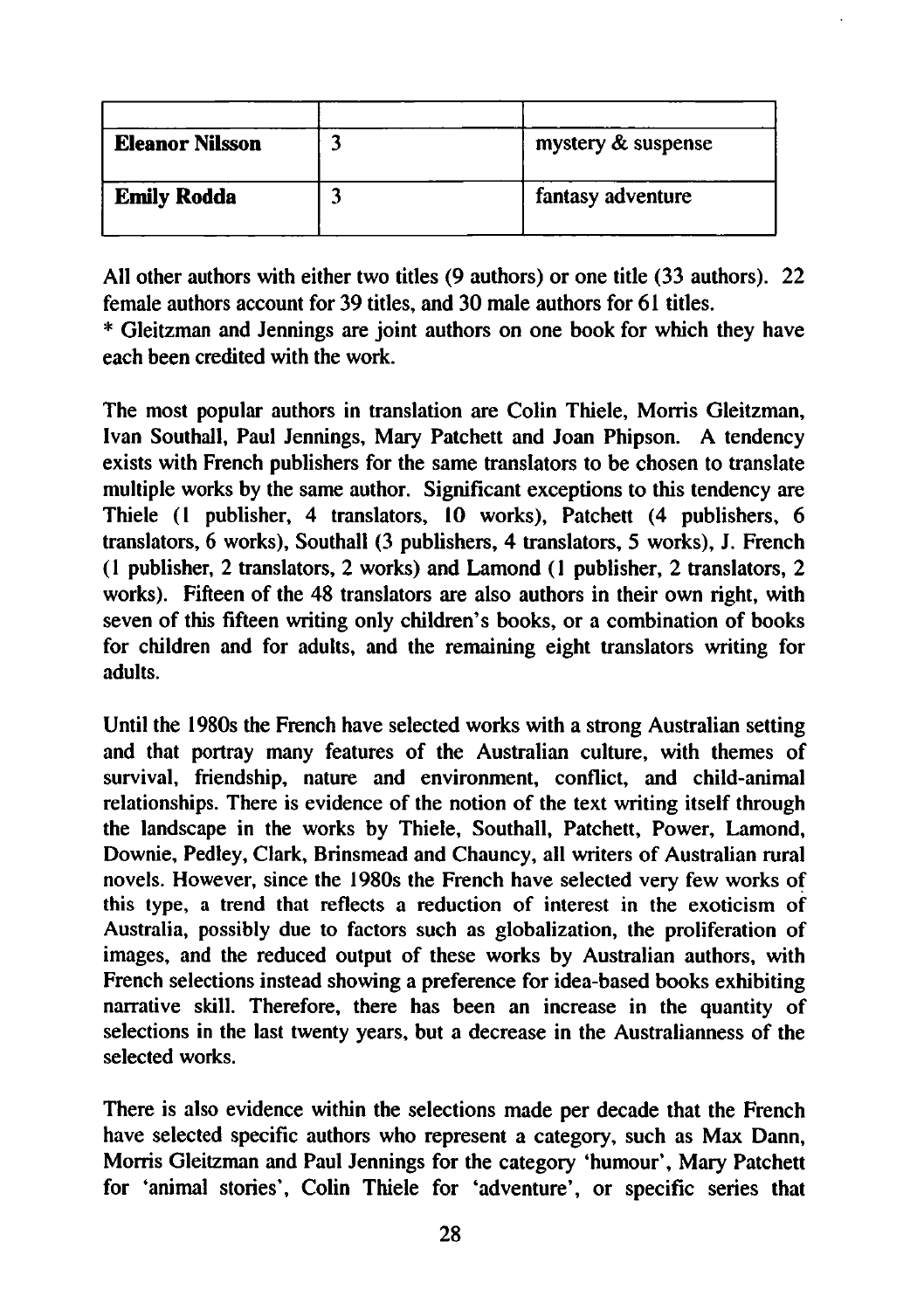represent a category, such as the *After dark series*  $=$  *Eclipse* which is solely 'mystery & suspense'. Yet just as the French have selected works, so have they not selected certain authors and categories. From the first half of the twentieth century one notes the absence in French translation of Australian writers of bush fantasy, such as May Gibbs, Pixie O'Harris, Dorothy Wall and Norman Lindsay. Talking animals, wicked or quaint bush flora (eg. baksia men), animal-like creatures and Aboriginal Dreaming characters (eg. bunyips) abound in these works of Austalian fantasy. Another category not selected by the French for translation is fairy tales, such as the works of Amy Mack, Agnes Littlejohn and especially Ida Rentoul Outhwaite (who exhibited in Paris and London). Regional family and pioneering stories, such as the works of Mary Grant Bruce, Mavis Thorpe Clark and Ethel Turner, are also absent, suggesting that these 'local' authors do not appeal to the French. For example, the works of Ethel Turner are widely translated into most languages but are not found in France or Germany. Mary Grant Bruce is the most 'sold' Australian author, but has very few works in translation. It could be suggested that often the local authors who are hugely popular on a national basis are not known outside their country or their language group due to the very fact that they are too local or too regional. Another prolific and award-winning writer surprisingly absent in French translation is Patricia Wrightson (Hans Christian Andersen Medal for writing, 1986, amongst other awards). Known primarily for her works of fantasy, she featured Aboriginal Dreaming stories, culture and people in a deliberate movement away from conventional bush stories. The fact that the French have selected only two works of fantasy in total from Australia, and that very few works throughout the corpus contain Aboriginal characters and themes perhaps explains Wrightson's absence. Writers from more recent years who have not been selected by the French and who write in a variety of categories are Libby Gleeson, Elizabeth Honey, Victor Kelleher, Gillian Rubinstein and Kate Walker. These authors have received awards for their writing and have been translated into other languages, but for some reason remain absent in the French holdings.

Four major variables are suggested, therefore, to account for French selections of Australian children's books:

Voids in the national holdings, whereby French authors are not writing at  $\bullet$ all, or in insufficient quantities, in certain categories, and therefore seek them from other national literatures. For example, French children's literature has been criticized for its lack of works of humour and of works containing fast-moving plots, so it is not surprising that they will look to other cultures, such as Australia, to provide these categories;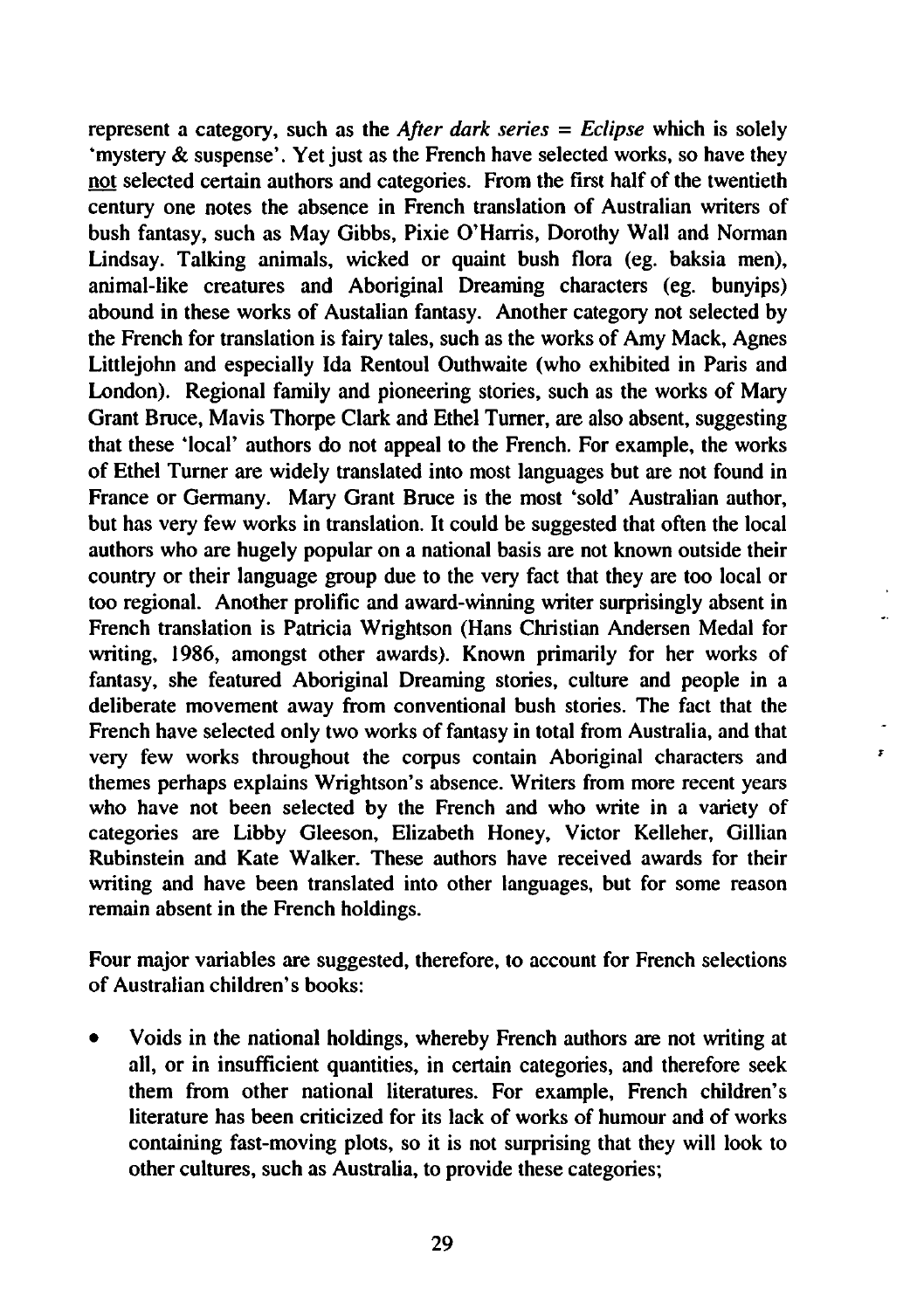- Preference for "safe" or "popular" categories that supplement categories  $\bullet$ already successful in France: in other words, categories that sell well, such as animal and family stories;
- Deliberate non-selection of categories: cultural resistance to certain categories that have either not been successful in France, are perceived to be "risky" in terms of success with French readers, are deemed to be unimportant in France, or that are foreign to French national literature and are considered to be untranslatable into French, such as bush fantasy and bush fairy tales;
- Lack of knowledge and the 'missing the boat' phenomenon: books that just  $\bullet$ get missed, that are not picked up, that are discovered too late, and are therefore deemed outdated or lacking in contemporary appeal. Some Australian titles falling into this category are The Magic Pudding, and Seven Little Australians, two works that are considered classics in Australian children's literature and have been translated into many languages, but not into French.

### TITLES AND AUSTRALIANNESS

With children's books, publishers tend to market the notion of difference, and they promote and play on marketing a mythology. It is a fact that the Australianness of a text is often only perceptible when the text is actually translated. The stereotype of Australia as different, exotic and interesting place influences marketing decisions that often reflect this mythology. In studying the translating strategies for titles in the corpus, the major issues concern the degree to which the Australianness of the original works is selling-point, and whether the translated titles downplay or highlight the cultural specificity of Australia or the foreignness of the original works.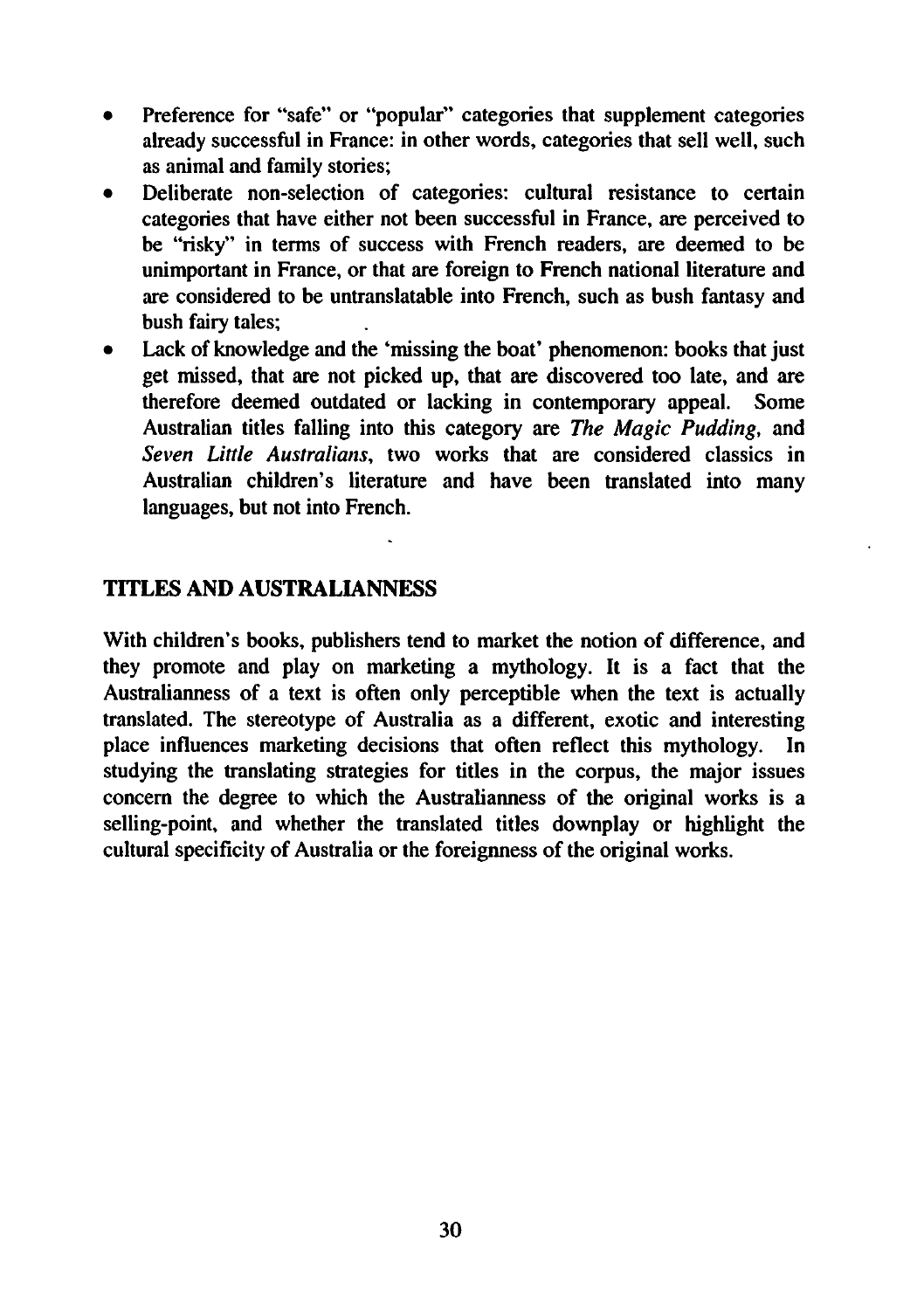Analysis of the original and translated titles in the corpus reveals that even though the French have selected many works with Australian settings, there is no evidence in French title translations to suggest that they deliberately change titles to reflect Australian elements. We do not have a predominant pattern of translation where the specificity of Australia or Australian elements are foregrounded in the French titles.

Colin Thiele is good example of an author who anchors his works in regional Australia and who writes rural novels. His works often include extremely detailed specific local features, features that are often eliminated in the French translations, both in the text and in the titles. ). It is a fact that there has to be quite a degree of elimination of foreignness in a translation, especially where the text deals with the very local world and uses language to reflect this specific world. For example, River Murray Mary becomes Mary, la rivière et le serpent: the specificity of the Murray River has been eliminated, and instead the French translator has opted for the neutral 'la riviere' and has added 'le serpent', highlighting a characteristic tendency of the French to foreground animals in titles (Frank & Sparrow, 1989; Frank, Sparrow & Clancy, 1996).

In the corpus, apart from literal title translations of original titles foregrounding Australia, only three translated titles foreground the specificity of Australia where the original titles do not: Bush holiday = Vacances en Australie. Big  $Red = Grand-roux$ : Seigneur de la brousse, and Riverman = Périls en Tasmanie. Even where there is an opportunity in other titles for the translators to emphasize Australian elements, they do not choose to highlight Australianness.

What we do see in French title translations is evidence of the market at work: we see the phenomenon of translated titles serving  $-$  apart from literal translations - a secondary title function: translated titles indicate and clarify the content of a work, catering to generic expectation in their reflection of the contextual thrust of the works. This pattern of clarification and highlighting of the contextual thrust of works is indicative of a systematic strategy of translating titles, regardless of the source and target languages, and is a marketdriven strategy: publishers need to sell books, and titles and covers are the primary selling points. The following titles are representative of this tendency, where underlining represents additional clarifying features, and where italicised words are added by the French translators to suggest or reinforce the category of a work, thus catering to generic expectation: Five times dizzy = Une Chèvre pour Yaya; The China Coin =  $\hat{E}$ trangère en Chine; The Big bazoohley = Le Jackpot; The Roaring  $40 =$  La Côte des naufrages; The Sandforest =  $N$ aufragés des sablesThe Squealies = Mon frère et autres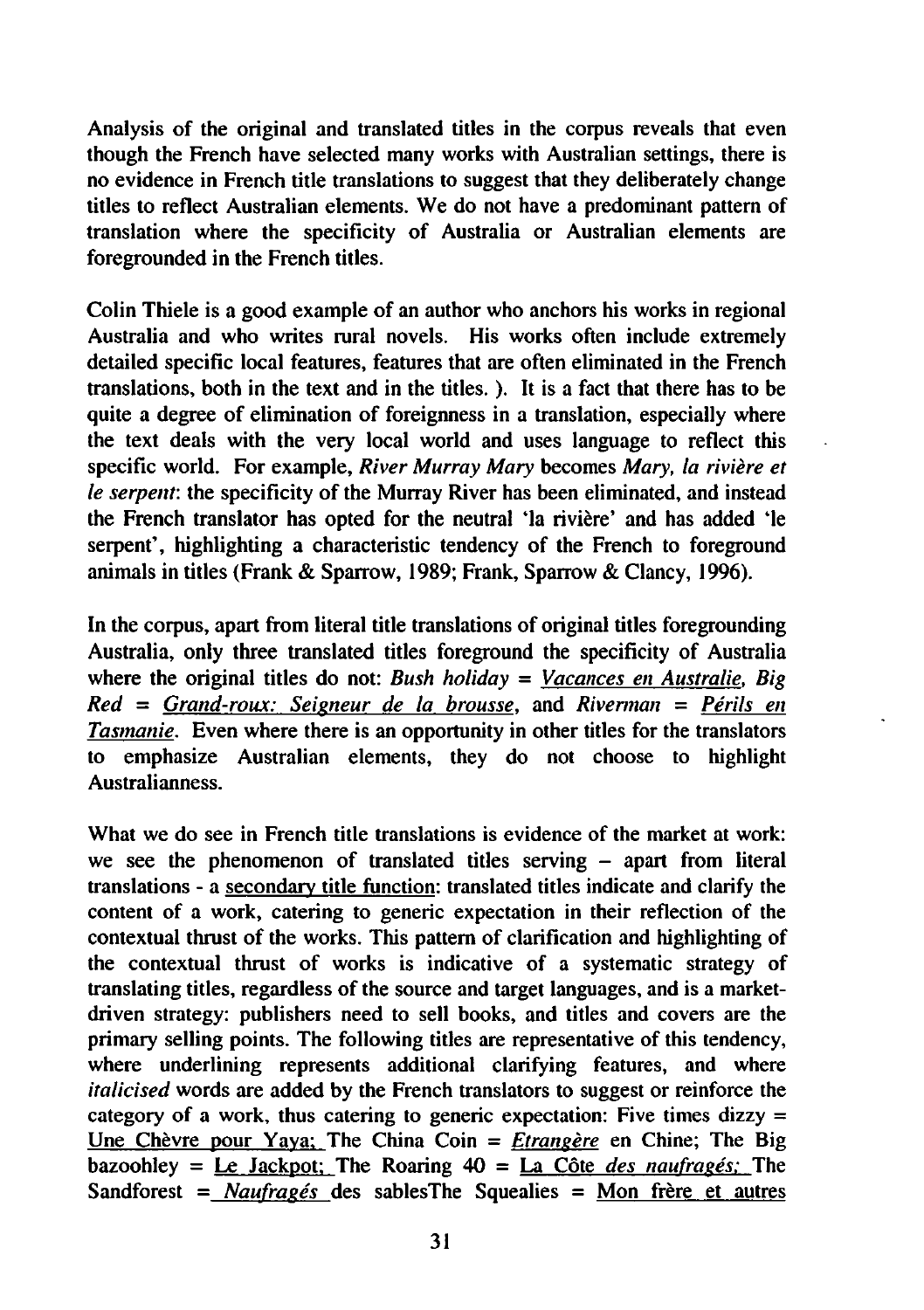créatures bizarres: Ajax the warrior = Quatre aventures de Ajax, le chien sans peur; In a wilderness = Mirri chien sauvage; Hide till daytime = Une nuit au grand magasin; The Pipe =  $L'Oracle$ ; Me and Barry Terrific =  $L'Incrovable$ Barry; Under Australian skies = Sept filles dans la brousse; Manganinnie = Manganinnie et l'enfant volé; Hills End = Les Rescapés du Val Perdu; Ash Road = Course *contre* le feu: Fire in the stone = La Malédiction des opales; Chadwick's chimney =  $L'$ Enigme du gouffre noir: Klontarf = Les Fantômes de Klontarf.

Another way publishers sell their books is via the phenomenon of the recognition factor and signature style, such as with works by Maurice Gleitzman. His signature style is reflected in the catchy, somewhat vulgar, titles of his Australian works: the same format and the same titling are his signature. The titles with this signature style selected by the French for translation are Misery guts, Worry warts. Blabber mouth. Sticky beak. Puppy fat, Water wings, and Belly flop. In contrast, the French translated titles of his works efface the original signature style (short, catchy style) and instead substitute a secondary title effect based on the family for the signature of the author. So for the above titles we have (in order): Mes parents ont besoin d'air, Mes parents sont de mauvais poil, Mon père est un peu ringard, Le Bébé de papa compte plus que moi, Mes parents se refont une beaute, Maman n'a jamais le temps, and Heureusement que mamie est là. It is worth noting that with authors like Gleitzman, once the title pattern changes his works will no longer be recognizable as Gleitzman, stressing the importance of the market at work.

#### TRANSLATING THE TEXT

The translating strategies or tendencies employed by French translators of Australian children's works in negotiating cultural and linguistic features of the Australianness of the text show evidence of a concern with the portrayal of the exotic, rather than with Australianness. We see Australia represented in the French translations as hot, vast, wild and mysterious, with terminology usually added to reflect this image and to reinforce this stereotype of Australia, or added as explicitation for the French child reader in order to show the degree of difference in these features of climate, geography, flora and fauna, or simply added as means of exaggeration to hold the reader's attention. For example, "I lived in a warm valley then" = « dans une chaude région de l'Australie »; "a place that was shady" = « à l'ombre du soleil brulant »; "somewhere in this great land of ours" = « quelque part dans ce désert sans fin »; "in the vastness of the Australian desert" = « dans les immenses solitudes du désert australien »;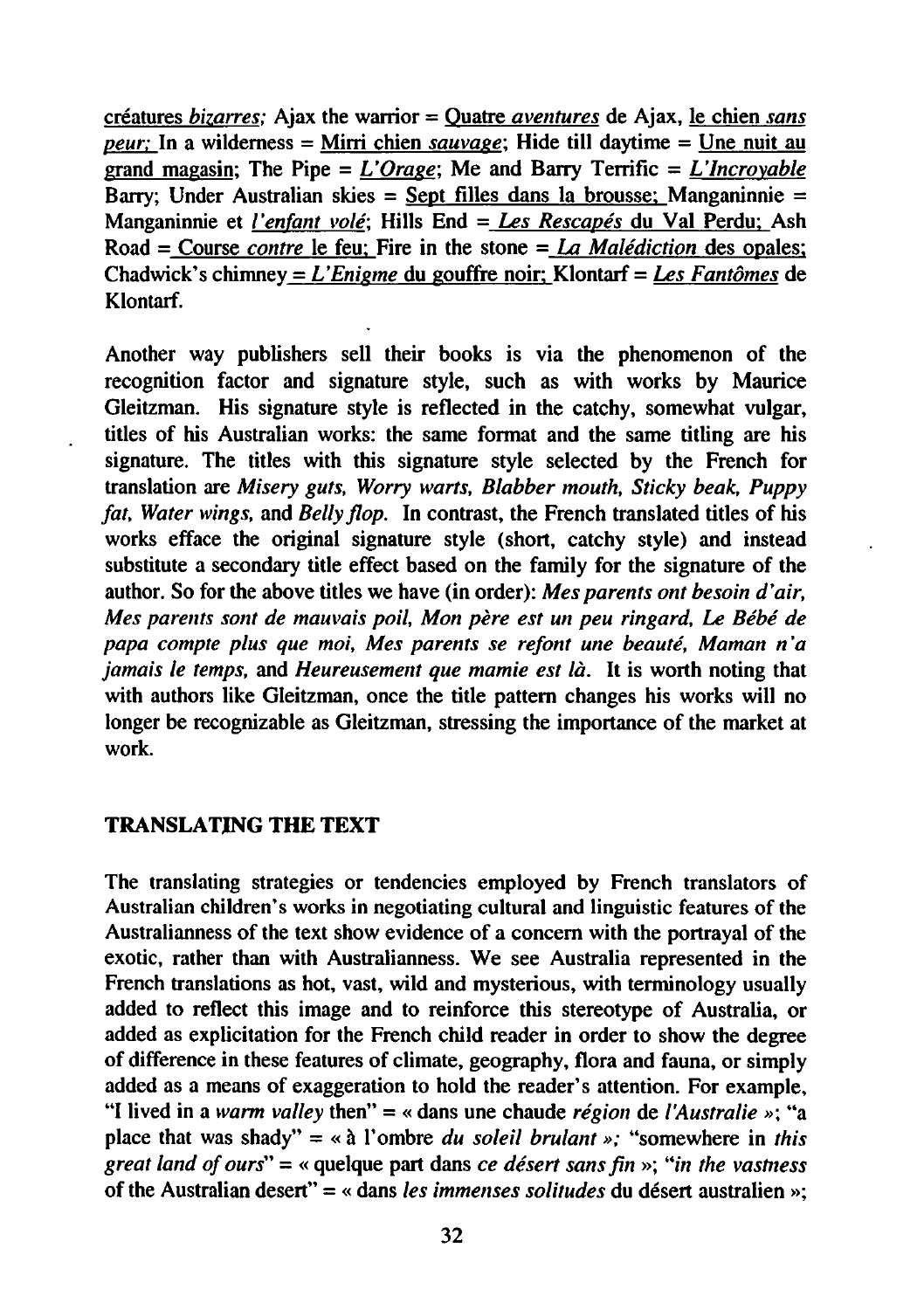"Being a teacher is like walking across Australia"  $=$  «Etre professeur, c'est comme marcher dans le désert australien » ; " And in a friendly country like Australia" = « Et dans un pays *aussi paradisiaque* que l'Australie » [Morris] Gleitzman: Worry warts = Mes parents sont de mauvais poil]; "Great Uncle Tim had been a pioneer in the wild west of Tasmania when there were no roads and great areas of the map were blank" = « le grand-oncle Tim avait été un pionnier de l'ouest de la sauvage Tasmanie. A l'époque, les routes n'existaient pas et de grandes zones sur les cartes demeuraient totalement inexplorées et  $mystérieuses$  [Allan Baillie: Riverman = Périls en Tasmanie]; Steve learnt many facts about the gentle creatures of his homeland that he could never have learnt from his own observation  $=$  « Steve s'initia à la vie des créatures qui peuplaient sa terre natale des milliers d'années avant sa naissance» » [Mary Patchett: Wild brother  $=$  Frère sauvage]; "among the secret water-holes of the Australian desert" = « parmi les rares points d'eau du désert australien» [James Vance Marshall: The Children = Dans le grand désert].

These examples are representative of a consistent tendency by French translators to portray Australia as an exotic place, where the exotic whole is often portrayed for the Australian parts. The suppression or substitution of details having little meaning or interest to a French reader often results in the reduction or elimination of Australianness in the translation. For example, the translations omit simple items such as Chiko Rolls, a Corolla car, Gumby (TV program), and The TV Times; they modify local features, such as "a drive-in bottle department" = «une buvette» and "a Mr. Whippy van" = «la camionnette d'un marchand de glaces »; and they suppress the cultural referent in such phrases as "Cockatoos playing chess in  $Gympie" = \infty$  Des cacatoes jouant aux échecs », and "in the whole of Far North Queensland" = « dans cette partie de l'Australie » [Morris Gleitzman : Worry warts = Mes parents sont de mauvais poil]. Whole passages can be omitted, such as "'Jumbucks' he'd say disgustedly as he looked at the white, woolly backs of massed sheep, using the Aboriginal's name for them which means 'white cloud'" [Mary Patchett: Wild brother = Frère sauvagel, and colloquial speech is given standard language translation, such as "Aw well, wot with wot th' boss gives an' a few bob from th' Dingo Board we've got more'n fifty quid comin', I reckon" = « Bah! Avec ce que le patron va nous donner et quelques billets du Service de chasse, ça va nous faire plus de cinquante livres» [Mary Patchett: Wild brother =  $Fr\hat{e}re$  sauvage]. However, in passages containing elements perceived to be exotic by the French translators, the overriding tendency is for a literal or embellished translation to ensue. In other words, translators are more likely to eliminate specific Australian features or the truly local as long as general exotic image has been conveyed. This tendency is consistent with the

.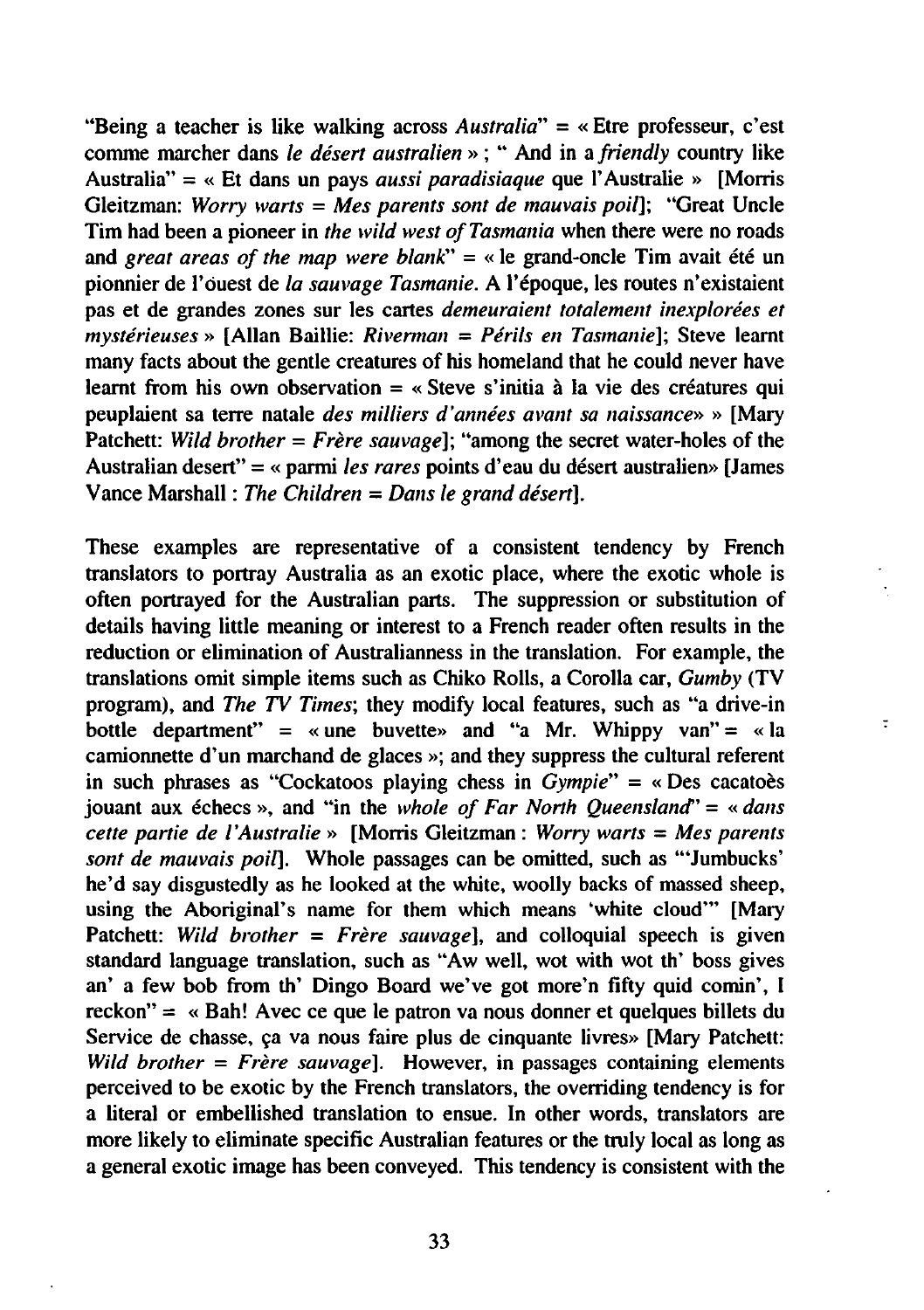phenomenon evident in the translated titles, where Australianness is not foregrounded.

French translations of Australian children's fiction reveal, therefore, a rather conservative and conventional corpus, with little trace of the media society and its 'modern' world. Selections show evidence of a perception by the French of Australia as a rough country with a pioneering people of Anglo-Celtic descent. French selections also reflect a gradual movement away from place-dominant fiction to narrative-dominant fiction, or, in other words, a movement from exoticism to genericism.

### BIBLIOGRAPHY

Frank, H.T. and Sparrow, W.A. 1989. Translation of selected titles of children's fiction from English to French. Translation Review 30/31: 50-55.

Frank, H.T., Sparrow, W.A., and Clancy, P.A. 1996. Twentieth century Australian children's fiction in French translation. The Lu Rees Archives: Notes, Books and Authors 18:5-19.

Muir. M. 1992. Australian Children's Books: A Bibliography. Vol.1: 1774-1972. Carlton, Vic.: Melbourne University Press.

Niall, B. 1984. Australia through the looking-glass: Children's fiction 1830-1980. Carlton, Vic.: Melbourne University Press.

Norst, M.J. 1989. Children's literature in translation. *Meanjin* 48: 747-757.

Saxby, M. 1993. The Proof of the puddin': Australian children's literature 1970-1990. Gosford, NSW : Ashton Scholastic.

White, K. 1992. Australian Children's Books: A Bibliography. Vol.2: 1973-1988. Carlton, Vic.: Melbourne University Press.

White, K. 1993. Australian Children's Fiction: The Subject Guide, Milton, Qld.: Jacaranda Wiley.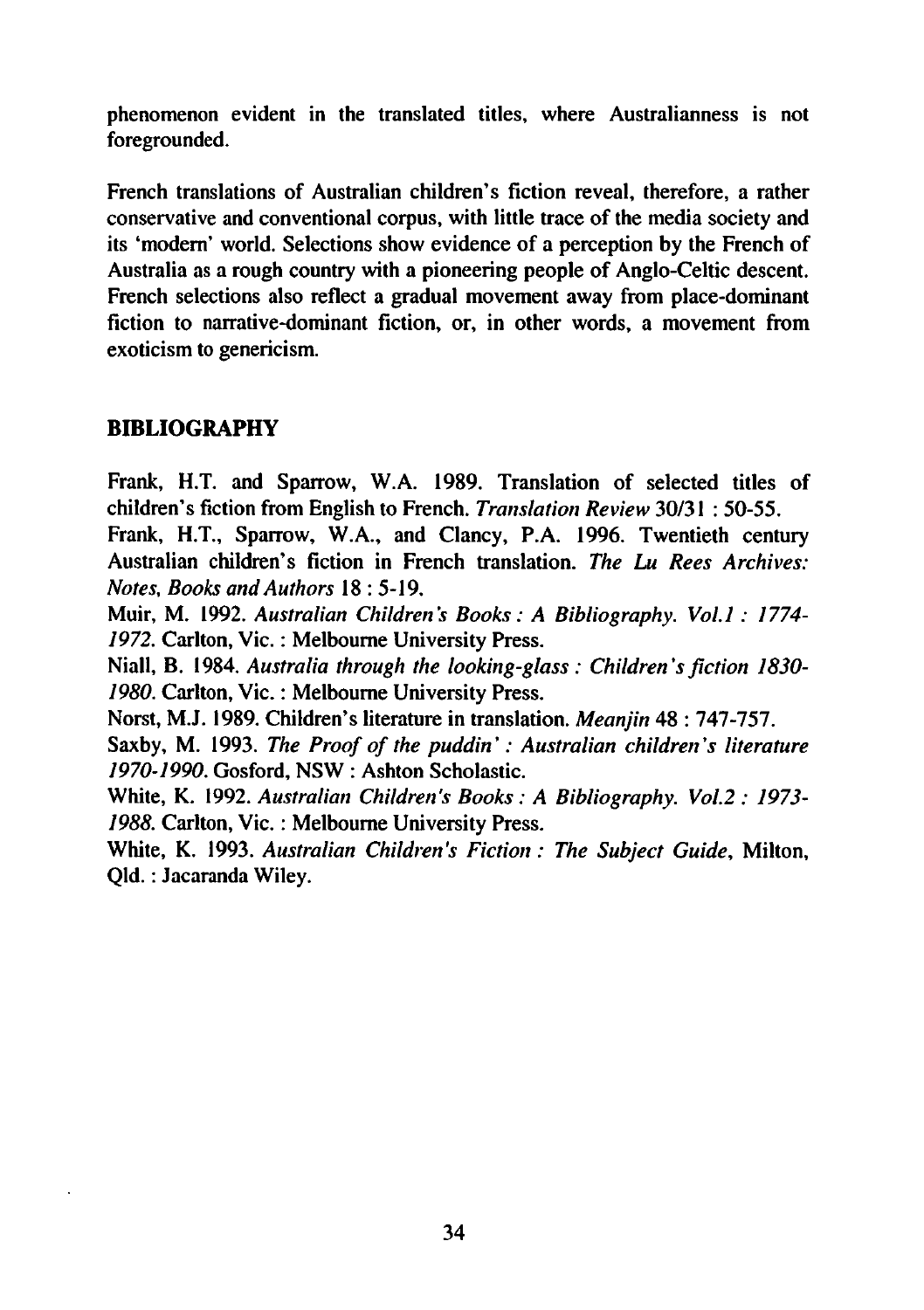### Table

# French Selections per Decade of Twentieth-Century Australian Children's Fiction : Category, Number of Works, Authors and Publication Dates (French translation/Australian original)

| <b>Decade</b> | <b>Category (number of translations)</b>                                                                                                                                                                                                                                                                                                                                                               | <b>Total</b> |
|---------------|--------------------------------------------------------------------------------------------------------------------------------------------------------------------------------------------------------------------------------------------------------------------------------------------------------------------------------------------------------------------------------------------------------|--------------|
| 1900-10       | 0                                                                                                                                                                                                                                                                                                                                                                                                      | 0            |
| 1911-20       | 0                                                                                                                                                                                                                                                                                                                                                                                                      | 0            |
| 1921-30       | <b>Family (1): 1930/1913 (Turner)</b>                                                                                                                                                                                                                                                                                                                                                                  | $\mathbf{1}$ |
| 1931-40       | O                                                                                                                                                                                                                                                                                                                                                                                                      | 0            |
| 1941-50       | <b>Adventure (2): 1948/1934 (Villiers):</b><br>1950/1945 (Aldous);                                                                                                                                                                                                                                                                                                                                     | 2            |
| 1951-60       | <b>Animal (7): 1951/1935 (Downie):</b><br>195?/1945 (Lamond), 1954/1953 (Lamond);<br>1956/1899 (Pedley); 1956/1954 (Patchett),<br>1958/1953 (Patchett); 1958/1954 (Clark);<br><b>Adventure (3): 1951/1945 (Aldous): 1957/1948</b><br>(Fennimore); 1958/1955 (Power);<br><b>Science Fiction (2): 1954/1952 (Southall), 1954/</b><br><i>1953</i> (Southall);<br><b>Family (1): 1959/1956 (Patchett);</b> | 13           |
| 1971-80       | <b>Adventure (2): 1973/1962 (Southall), 1974/1965</b><br>(Southall);<br><b>Animal (2): 1977/1974 (Aldridge): 1979/1963</b><br>$(Thiele)$ :<br><b>Mystery &amp; Suspense (1): 1975/1972 (Martin);</b>                                                                                                                                                                                                   | 5            |

u.